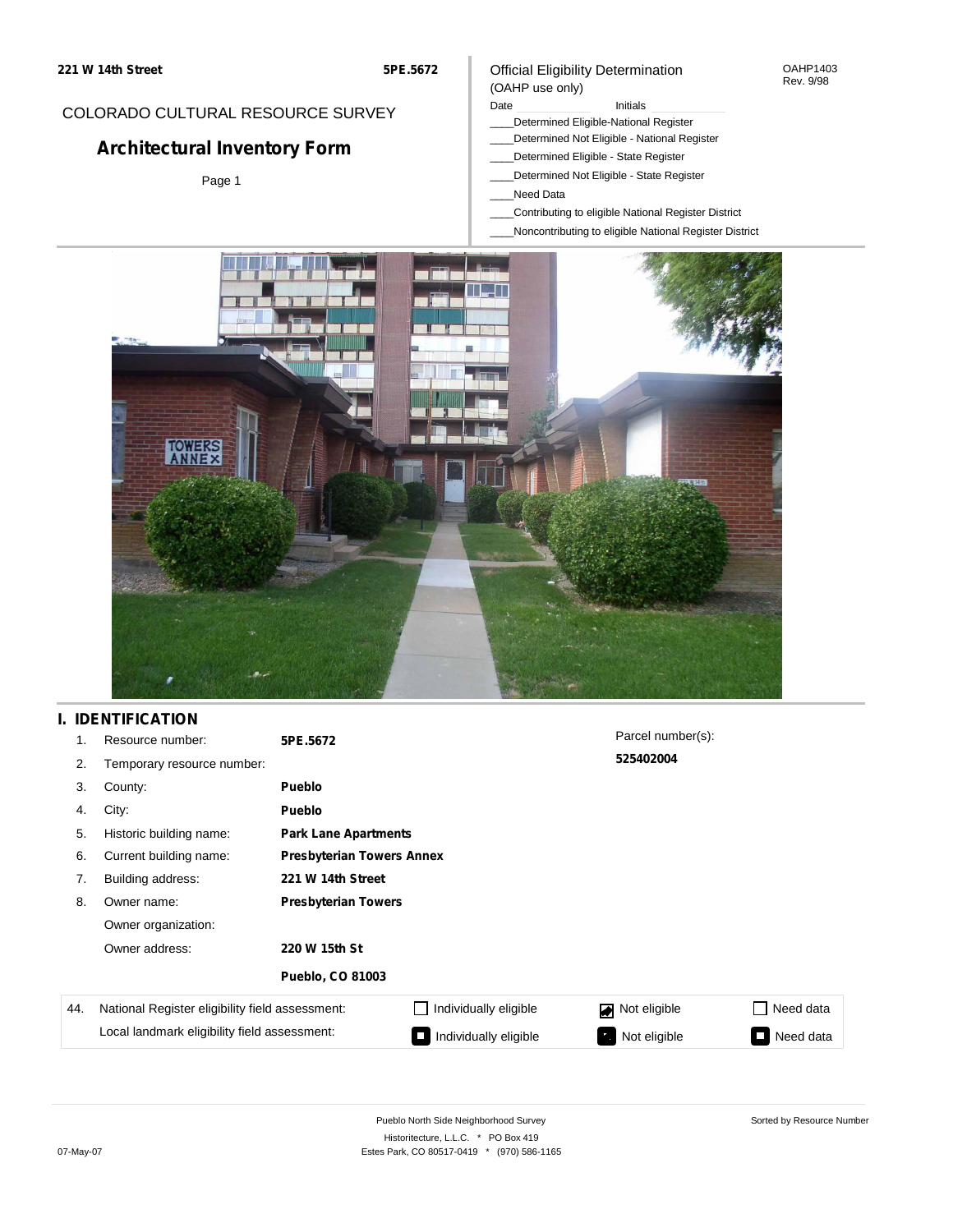Page 2

### **II. GEOGRAPHIC INFORMATION**

| 9.  | P.M.                | 6th       |                 |    |    | Township:               |       | <b>20S</b>                  |    |     |                                                   | Range:            | 65W |         |
|-----|---------------------|-----------|-----------------|----|----|-------------------------|-------|-----------------------------|----|-----|---------------------------------------------------|-------------------|-----|---------|
|     |                     | <b>NW</b> | 1/4             | of | NE | 1/4                     | of NE | 1/4                         | of | NE. | 1/4                                               | of Section        |     | 25      |
| 10. | UTM reference zone: |           |                 |    |    | 13                      |       |                             |    |     |                                                   |                   |     |         |
|     | Easting:            |           |                 |    |    | 534182                  |       |                             |    |     | Northing:                                         |                   |     | 4236748 |
| 11. |                     |           | USGS quad name: |    |    | <b>Northeast Pueblo</b> |       |                             |    |     | Scale:                                            |                   |     | 7.5     |
|     | Year:               |           |                 |    |    | 1974)                   |       | 1961 (Photorevised 1970 and |    |     |                                                   |                   |     |         |
|     | 12. $Lot(s)$ :      |           |                 |    |    |                         |       |                             |    |     | East 40 feet of Lot 10 and all of Lot 11; Block 9 |                   |     |         |
|     | Addition:           |           |                 |    |    | <b>County Addition</b>  |       |                             |    |     |                                                   | Year of addition: |     | 1869    |

13. Boundary description and justification:

The boundary, as described above, contains but does not exceed the land historically associated with this property.

Metes and bounds exist:

П

### **III. ARCHITECTURAL DESCRIPTION**

| 14. | Building plan (footprint, shape):<br>Other building plan descriptions: | <b>U-Shaped Plan</b> |                       |
|-----|------------------------------------------------------------------------|----------------------|-----------------------|
| 15. | Dimensions in feet (length x width):                                   | 4,052 square feet    |                       |
| 16. | Number of stories:                                                     | 1                    |                       |
| 17. | Primary external wall material(s):                                     | <b>Brick</b>         | Other wall materials: |
|     |                                                                        |                      |                       |
| 18. | Roof configuration:                                                    | <b>Flat Roof</b>     |                       |
|     |                                                                        |                      |                       |
|     | Other roof configurations:                                             |                      |                       |
| 19. | Primary external roof material:                                        | <b>Asphalt Roof</b>  |                       |
|     | Other roof materials:                                                  |                      |                       |

21. General architectural description:

Oriented to the south, this apartment building rests on a concrete foundation. It consists of U-shaped plan, with the principal entrances into each unit facing into the courtyard. All apartments also have a back doorway. A red, raked brick veneer clads the exterior walls. All widows have white-painted steel frames and are casements. Most flank a central, fixed frame, and many have 3-light transoms above them. Secondary elevations also host single-light casements with frosted glazing. All open above tanpink-brick sills. Each doorway opening into the courtyard hosts a wood slab door, opening behind a white, aluminum-frame storm door. Concrete stoops with wrought-iron railings approach each doorway. Flanking the doorways are tan-pink brick supports, canted outward from bottom to top. The eave above each of these bays protrudes outward to shelter the stoop. Doorways opening in secondary elevations host 4-panel, 1-light, glass-in-wood-frame doors, painted dark brown and opening **behind white, aluminum-frame storm doors. Small concrete stoops approach each doorway, with the eaves cantilevered** outward above them. Gravel and asphalt cover the flat roof. Brown painted wood fascia and soffit box the broadly overhanging **eaves.**

22. Architectural style:

**Modern Movements**

Other architectural styles:

Building type:

23. Landscape or special setting features: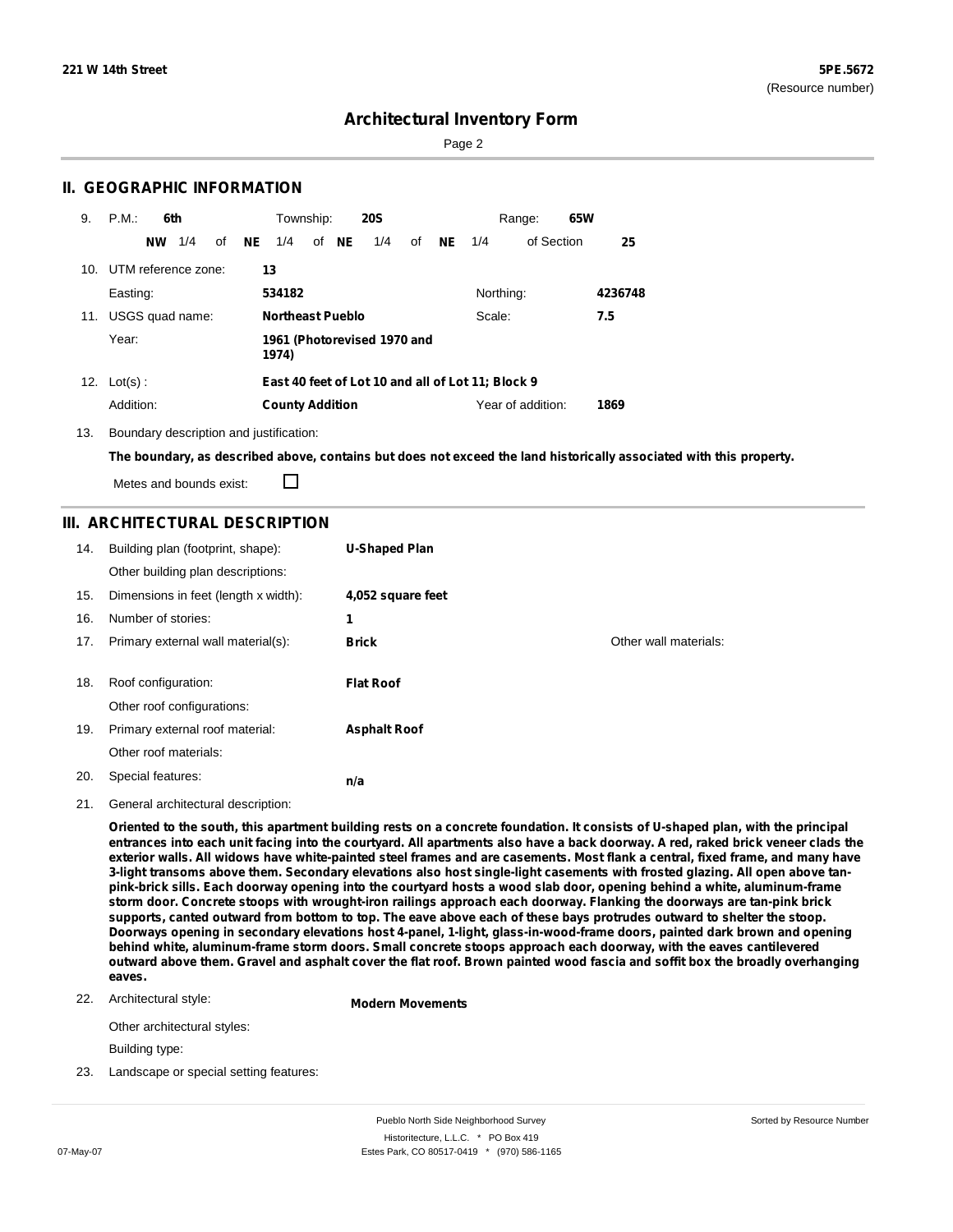Page 3

This property is located on terrain sloping downward from north to south, with an elevation of around 4,700 feet above mean sea level. The neighborhood features modest, one- and two-story houses and commercial buildings, with some residential and medical-related buildings towering many stories above the rest of the landscape; this particular complex is just south of the 12story Presbyterian Towers apartment building. Setbacks from West 14th Street are generally the same on this block. This property is situated on the northeast corner of West 12th and Court Streets. Gravel covers the strip separating the sidewalk from the streets. A planted-grass yard, with mature landscaping, covers the front yard and courtyard. Planters of Roman bricks protrude from the south elevation, flanking the entrance to courtyard. Surrounding the rest of the property is a macadam **parking lot.**

24. Associated buildings, features or objects: **No associated buildings identified.**

#### **IV. ARCHITECTURAL HISTORY**

- **1953 unknown unknown Elsa Makovsky, et al.** 25. Date of Construction: Estimate: Actual: Architect: 27. Builder: 28. Original Owner: 26. Source of Information: Source of information: Source of information: Source of information: **Pueblo County Office of Tax Assessor. Property information card [internet]. Pueblo County Office of Tax Assessor. Property information card [internet].**
- 29. Construction history:

According to Pueblo County Tax Assessor records, this building was constructed in 1953. An analysis of the style, materials, and historical records corroborates this date. The current apartment building has not been notably altered since its **construction.**

30. Location: **original** Date of move(s):

#### **V. HISTORICAL ASSOCIATIONS**

|     | 31. Original use(s): | <b>Multiple Dwelling</b> |
|-----|----------------------|--------------------------|
| 32. | Intermediate use(s): | <b>Multiple Dwelling</b> |
|     | 33. Current use(s):  | <b>Multiple Dwelling</b> |
|     | 34. Site type(s):    | <b>Apartments</b>        |

35. Historical background:

This complex, originally christened as "Park Lane Apartments" was constructed in 1953 on a previously vacant lot. At the time, the property owner was Elsa Makovsky and others. Presbyterian Towers Building Corporation purchased the property in 1988 and operates it as an annex to its Presbyterian Tower immediately north, at 220 West 15th Street. In 1990, the corporation acquired the lot immediately west, which at that time contained a duplex, addressed 225-227 West 13th Street, dating to around **1900. The corporation razed the duplex to provide more parking for the Presbyterian Tower and this annex.**

Sources of information: 36.

**Pueblo County Office of Tax Assessor. Property information card [internet].**

**Pueblo City Directory. Pueblo, Co.; Salt Lake City; Kansas City, Mo.; and others: R.L. Polk & Co, consulted 1886 through 2003.**

**Sanborn Fire Insurance Maps (for Pueblo, Colorado). New York: Sanborn Map and Publishing Co., 1883, 1886, 1889, 1893, 1904-05, 1904-51, and 1904-52.**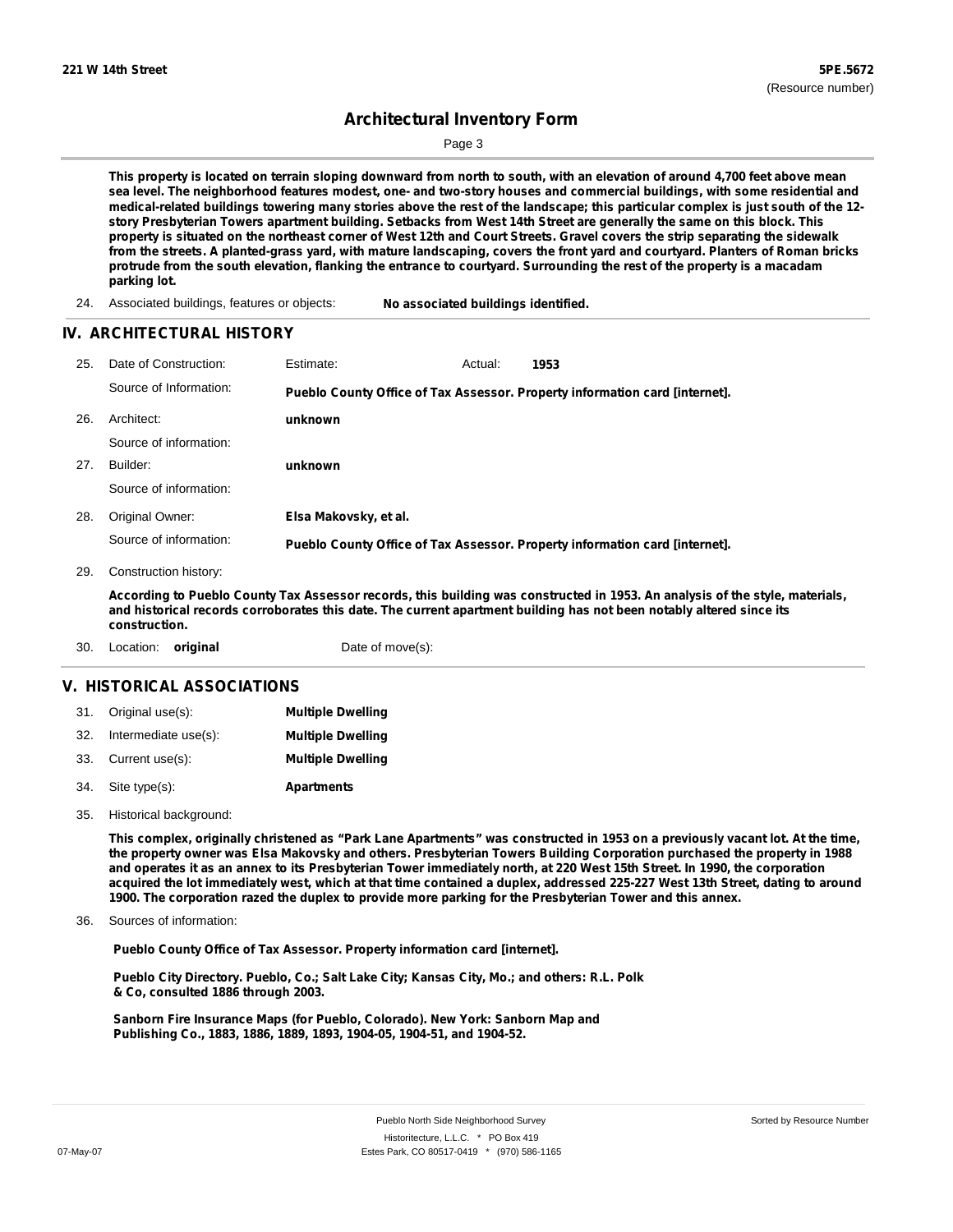Sorted by Resource Number

# **Architectural Inventory Form**

Page 4

|     | <b>VI. SIGNIFICANCE</b>                                                                                                                                                                                        |  |  |  |  |  |  |  |
|-----|----------------------------------------------------------------------------------------------------------------------------------------------------------------------------------------------------------------|--|--|--|--|--|--|--|
| 37. | Local landmark designation:<br>Yes<br>No.<br>$\mathbf{I}$<br>$\mathbf{r}_\perp$                                                                                                                                |  |  |  |  |  |  |  |
|     | Designation authority:                                                                                                                                                                                         |  |  |  |  |  |  |  |
|     | Date of designation:                                                                                                                                                                                           |  |  |  |  |  |  |  |
| 38. | Applicable National Register criteria:                                                                                                                                                                         |  |  |  |  |  |  |  |
|     |                                                                                                                                                                                                                |  |  |  |  |  |  |  |
|     | A. Associated with events that have made a significant contribution to the broad pattern of our history.<br>ΙI<br>$\Box$<br>B. Associated with the lives of persons significant in our past.                   |  |  |  |  |  |  |  |
|     | ◙<br>C. Embodies the distinctive characteristics of a type, period, or method of construction, or represents the work                                                                                          |  |  |  |  |  |  |  |
|     | of a master, or that possess high artistic values, or represents a significant and distinguished entity whose<br>components may lack individual distinction.                                                   |  |  |  |  |  |  |  |
|     | D. Has yielded, or may be likely to yield, information important in history or prehistory.                                                                                                                     |  |  |  |  |  |  |  |
|     | Qualifies under Criteria Considerations A through G (see manual).                                                                                                                                              |  |  |  |  |  |  |  |
|     | Does not meet any of the above National Register criteria.                                                                                                                                                     |  |  |  |  |  |  |  |
|     | <b>Pueblo Standards for Designation:</b>                                                                                                                                                                       |  |  |  |  |  |  |  |
|     | <u>1a. History</u>                                                                                                                                                                                             |  |  |  |  |  |  |  |
|     | Have direct association with the historical development of the city, state, or nation; or<br>۳.                                                                                                                |  |  |  |  |  |  |  |
|     | <u>1b. History</u>                                                                                                                                                                                             |  |  |  |  |  |  |  |
|     | Be the site of a significant historic event; or<br>$\overline{\phantom{a}}$                                                                                                                                    |  |  |  |  |  |  |  |
|     | 1c. History                                                                                                                                                                                                    |  |  |  |  |  |  |  |
|     | Have direct and substantial association with a person or group of persons who had influence on society.<br>$\overline{\phantom{a}}$                                                                            |  |  |  |  |  |  |  |
|     | 2a. Architecture                                                                                                                                                                                               |  |  |  |  |  |  |  |
|     | Embody distinguishing characteristics of an architectural style or type; or<br>$\overline{\phantom{a}}$                                                                                                        |  |  |  |  |  |  |  |
|     | 2b. Architecture<br>Be a significant example of the work of a recognized architect or master builder, or                                                                                                       |  |  |  |  |  |  |  |
|     | $\Box$                                                                                                                                                                                                         |  |  |  |  |  |  |  |
|     | 2c. Architecture<br>Contain elements of architectural design, engineering, materials, craftsmanship, or artistic merit which represent a<br>$\overline{\phantom{a}}$<br>significant or influential innovation; |  |  |  |  |  |  |  |
|     | 2d. Architecture                                                                                                                                                                                               |  |  |  |  |  |  |  |
|     | Portray the environment of a group of people or physical development of an area of the city in an era of history<br>$\overline{\phantom{a}}$<br>characterized by a distinctive architectural style.            |  |  |  |  |  |  |  |
|     | 3a. Geography                                                                                                                                                                                                  |  |  |  |  |  |  |  |
|     | Have a prominent location or be an established, familiar, and orienting visual feature of the contemporary city, or<br>П                                                                                       |  |  |  |  |  |  |  |
|     | 3b. Geography<br>Promote understanding and appreciation of Pueblo's environment by means of distinctive physical characteristics<br>or rarity; or                                                              |  |  |  |  |  |  |  |
|     | 3c. Geography                                                                                                                                                                                                  |  |  |  |  |  |  |  |
|     | Make a special contribution to Pueblo's distinctive character.<br>$\Box$                                                                                                                                       |  |  |  |  |  |  |  |
|     | Not Applicable                                                                                                                                                                                                 |  |  |  |  |  |  |  |
|     | Does not meet any of the above Pueblo landmark criteria.<br>Ō.                                                                                                                                                 |  |  |  |  |  |  |  |
| 39. | Area(s) of Significance:<br><b>Architecture</b>                                                                                                                                                                |  |  |  |  |  |  |  |
| 40. | Period of Significance:<br>1953                                                                                                                                                                                |  |  |  |  |  |  |  |
| 41. | National:<br>Level of significance:<br>State<br>Local<br>$\overline{\phantom{a}}$<br>72<br>П                                                                                                                   |  |  |  |  |  |  |  |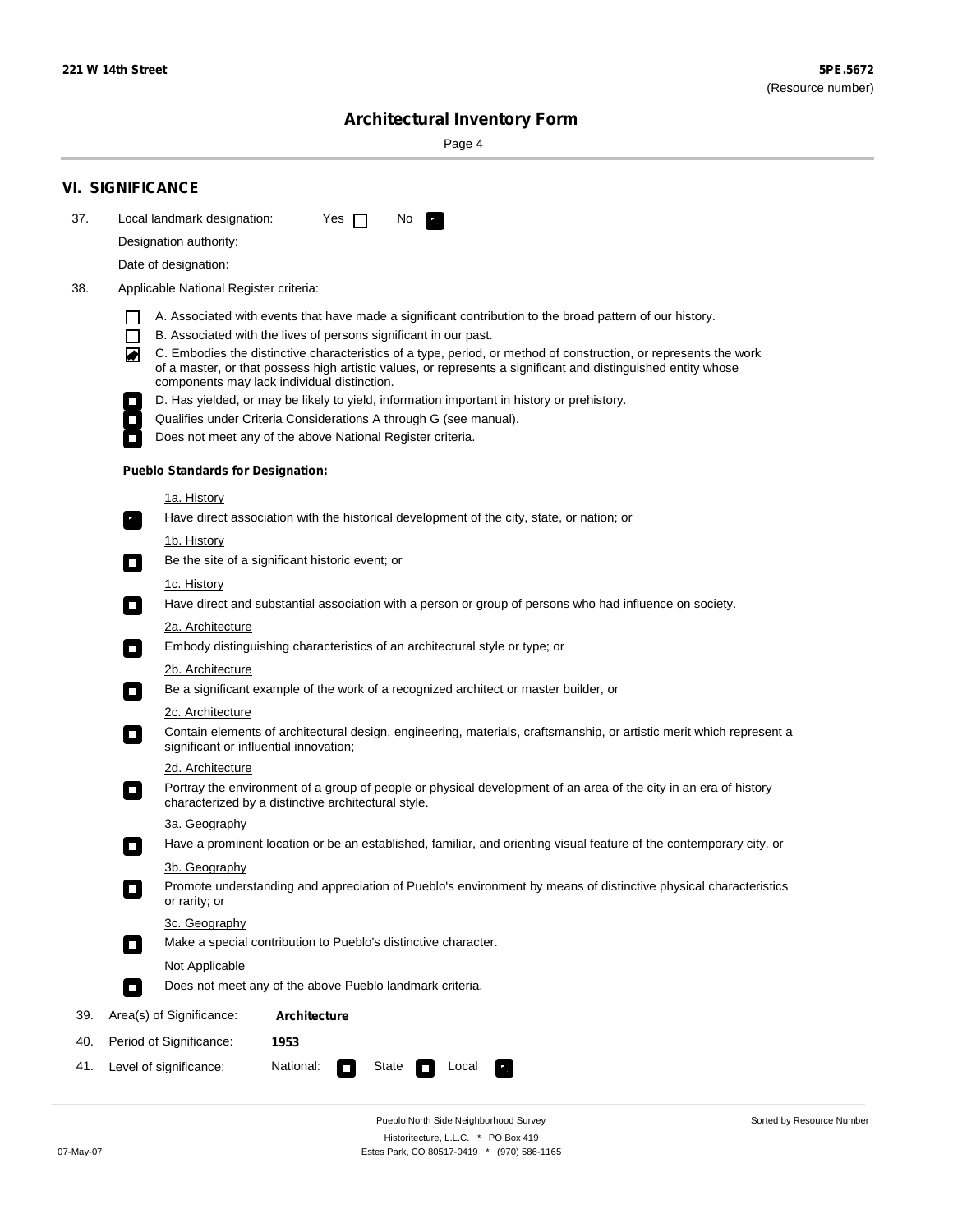Page 5

#### 42. Statement of significance:

This property is historically significant under Pueblo Local Landmark criterion 1A for its association with the post-World War Il development of the North Side neighborhood, when the first multi-family apartment buildings specifically constructed as apartments appeared. (Before this time, apartments were generally converted single-family homes or duplexes.) As well, the house is architecturally significant under National Register criterion C (Pueblo Local Landmark criterion 2A) as an intact example of a Modern architecture, reflecting the minimalist influences of the International Style. However, the historical and architectural significance is not to the extent that this property would qualify for individual listing in the National Register of Historic Places, the Colorado State Register of Historic Properties, or as a City of Pueblo Landmark. Nonetheless, it is most **likely a contributing resource within any potential historic district.**

Constructed in 1953, this apartment complex exhibits a high level of physical integrity relative to the seven aspects of integrity as defined by the National Park Service and the Colorado Historical Society: location, setting, design, materials, workmanship, feeling, and association. It has not been notably altered since its construction. This property certainly retains **sufficient physical integrity to convey its architectural and historical significance.**

#### **VII. NATIONAL REGISTER ELIGIBILITY ASSESSMENT**

National Register eligibility field assessment: 44. Local landmark eligibility field assessment:

No<sub>D</sub>

**Individually eligible Not eligible Not eligible Need data** 

No

 $No$   $N/A$ 

N/A

Yes Yes

**Individually eligible Not eligible** Not eligible **Need data** 

45. Is there National Register district potential? Yes

**Pueblo's North Side Neighborhood represents the evolution of the city's professional middle and upper classes. Its diversity of architectural styles and forms directly represents the city's changing economic and cultural climates. As well, the neighborhood is distinctive because it appears to have evolved independently of the area's dominant industry, steel manufacturing.** Discuss:

 $\blacksquare$ 

If there is National Register district potential, is this building contributing:



#### **VIII. RECORDING INFORMATION**

| 47. | Photograph numbers): | <b>CD-ROM Photo Disc: North Side Photos</b><br>File Name(s): 14thstw221                                                       |
|-----|----------------------|-------------------------------------------------------------------------------------------------------------------------------|
|     | Negatives filed at:  | <b>Special Collections</b><br><b>Robert Hoag Rawlings Public Library</b><br>100 East Abriendo Avenue<br>Pueblo, CO 81004-4290 |
| 48. | Report title:        | <b>Pueblo North Side Neighborhood Survey</b>                                                                                  |
| 49. | $Date(s)$ :          | 07/11/05                                                                                                                      |
| 50. | Recorder(s):         | <b>Adam Thomas</b>                                                                                                            |
| 51. | Organization:        | Historitecture, L.L.C.                                                                                                        |
| 52. | Address:             | <b>PO Box 419</b>                                                                                                             |
|     |                      | Estes Park, CO 80517-0419                                                                                                     |
| 53. | Phone number(s):     | (970) 586-1165                                                                                                                |

<sup>43.</sup> Assessment of historic physical integrity related to significance: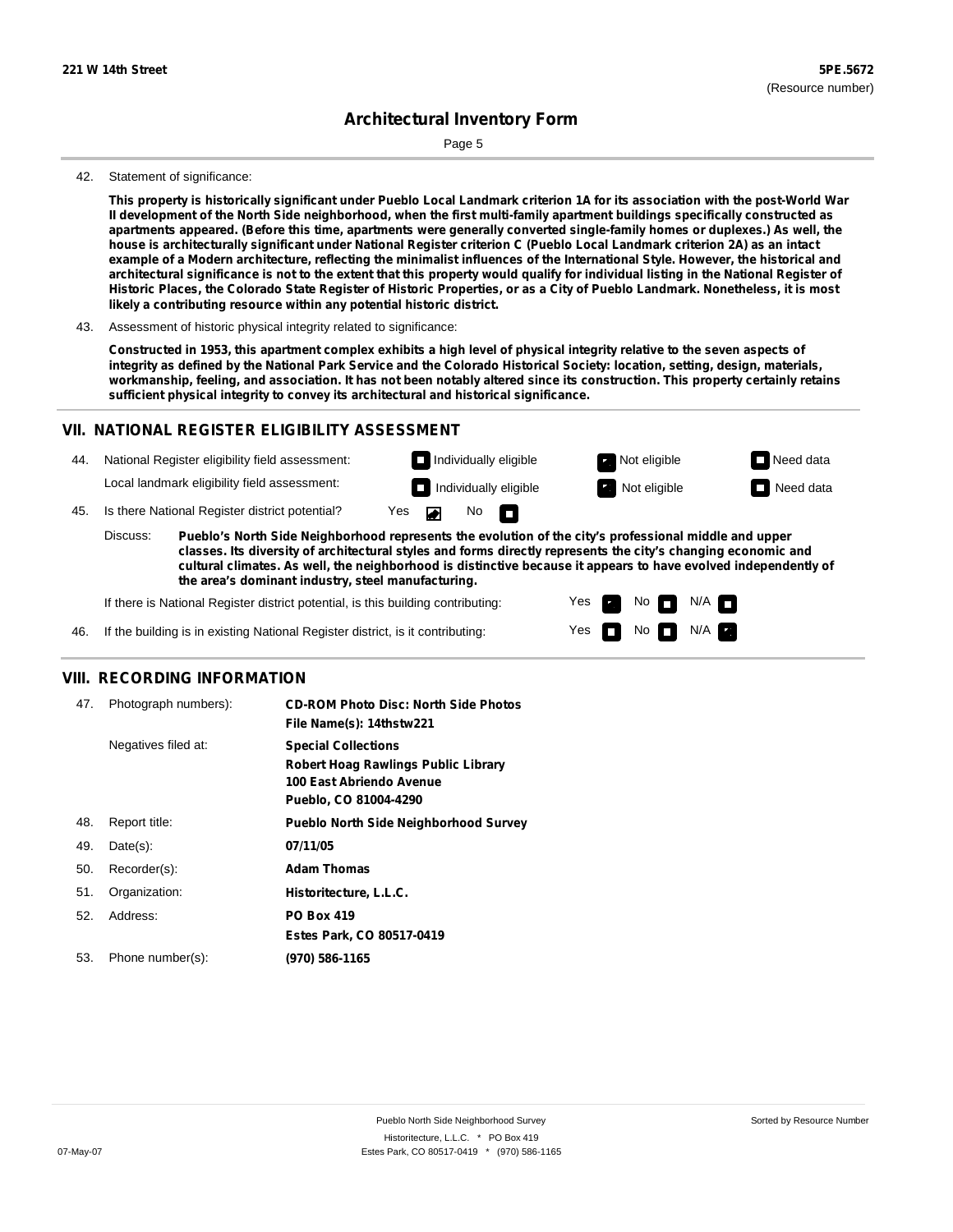

Page 6